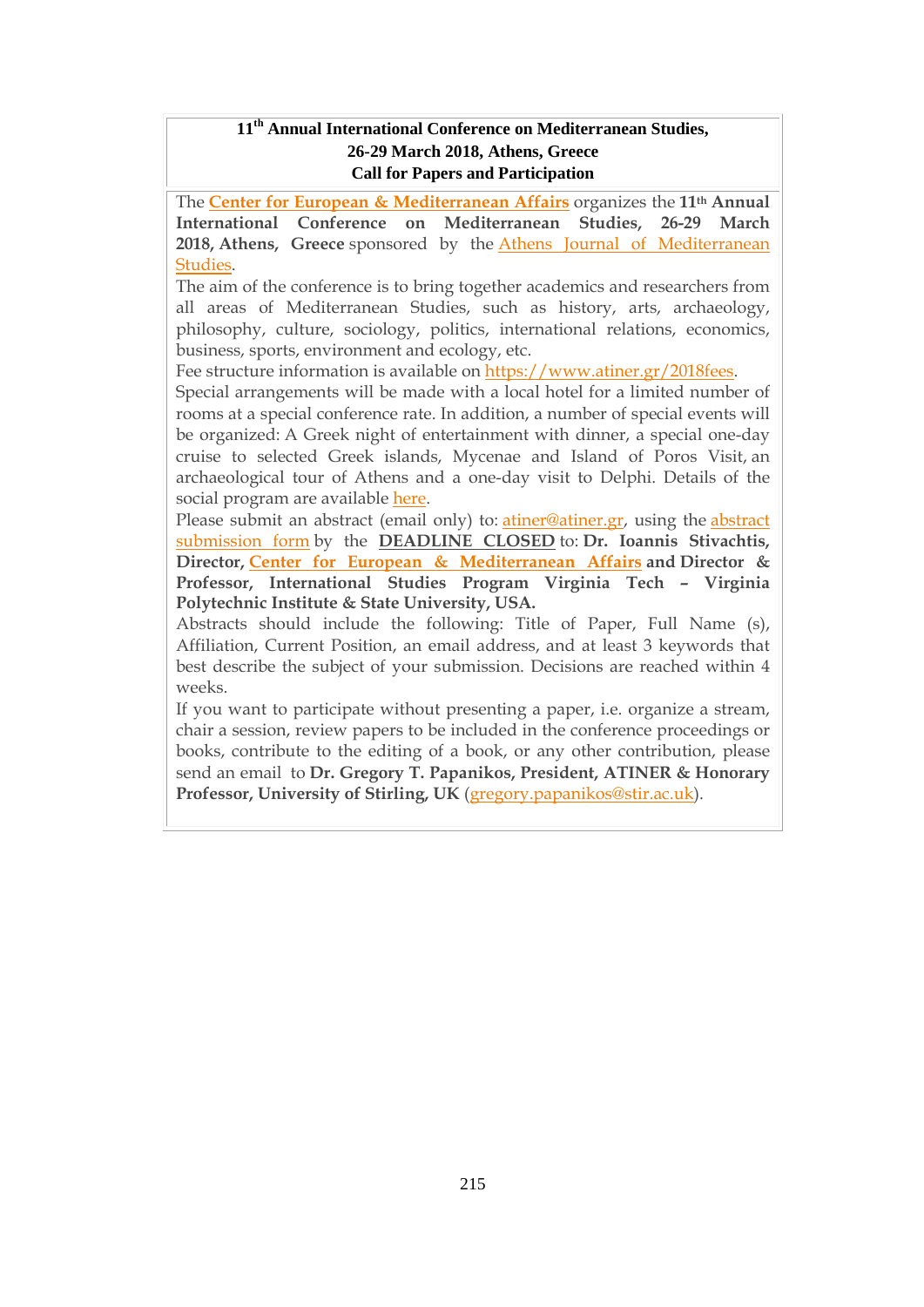### **12th Annual International Conference on Sociology, 7-10 May 2018, Athens, Greece Call for Papers and Participation**

The Sociology Research Unit of ATINER organizes its **12th Annual International Conference on Sociology, 7-10 May 2018, Athens, Greece** sponsored by the Athens Journal of Social [Sciences.](http://www.athensjournals.gr/ajss) The aim of the conference is to bring together academics and researchers from all areas of Sociology, Social Work and other related fields. Theoretical and empirical research papers will be considered. Fee structure information is available on [https://www.atiner.gr/2018fees.](https://www.atiner.gr/2018fees) Special arrangements will be made with a local hotel for a limited number of rooms at a special conference rate. In addition, a number of special events will be organized: A Greek night of entertainment with dinner, a special one-day cruise to selected Greek islands, an archaeological tour of Athens and a oneday visit to Delphi. Details of the social program are available [here.](http://www.atiner.gr/social-program) Please submit an abstract (email only) to: [atiner@atiner.gr,](mailto:atiner@atiner.gr) using the [abstract](https://www.atiner.gr/2018/FORM-SOC.doc) [submission](https://www.atiner.gr/2018/FORM-SOC.doc) form by the **26 March 2018** to: **Dr. Domenico Maddaloni**, Head, [Sociology](http://www.atiner.gr/docs/SOCIOLOGY_UNIT.htm) Research Unit, ATINER & Associate Professor, University of Salerno, Italy or **Dr. Yorgo Pasadeos**, Director Social Sciences [Division,](http://www.atiner.gr/SSRD.htm) ATINER & Professor Emeritus, University of Alabama USA. Abstracts should include the following: Title of Paper, Full Name (s), Affiliation, Current Position, an email address, and at least 3 keywords that best describe the subject of your submission. Decisions are reached within 4 weeks. If you want to participate without presenting a paper, i.e. organize a stream, chair a session, review papers to be included in the conference proceedings or books, contribute to the editing of a book, or any other contribution, please send an email to **Dr. Gregory T. Papanikos, President, ATINER & Honorary**

**Professor, University of Stirling, UK** [\(gregory.papanikos@stir.ac.uk\)](mailto:gregory.papanikos@stir.ac.uk).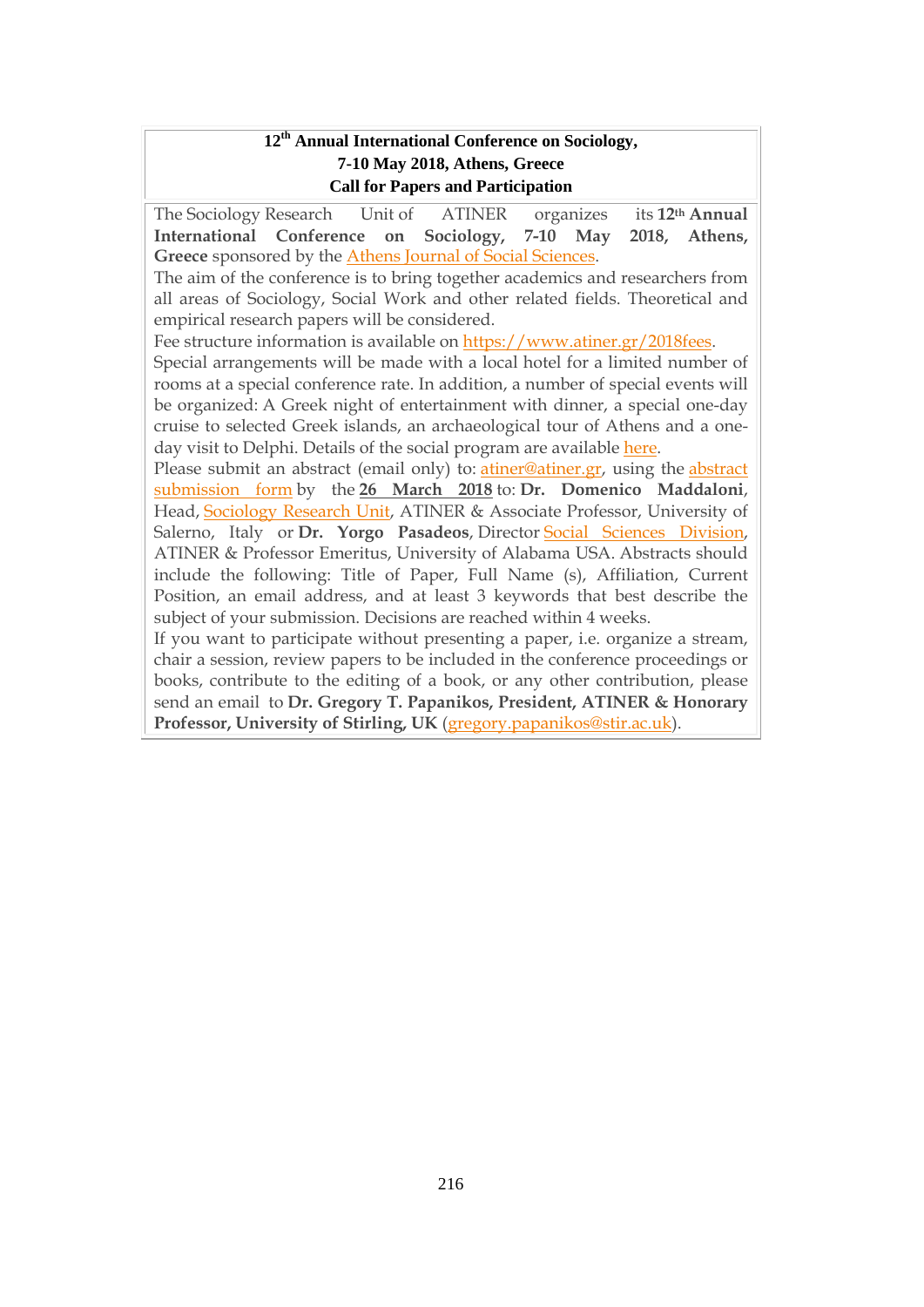## **16th Annual International Conference on Communication and Mass Media, 14-17 May 2018, Athens, Greece Call for Papers and Participation**

The Mass Media & [Communication](http://www.atiner.gr/docs/MEDIA_UNIT.htm) Research Unit of ATINER organizes its **16th Annual International Conference on Communication and Mass Media, 14-17 May 2018, Athens, Greece** sponsored by the Athens [Journal](http://www.athensjournals.gr/ajmmc) of Mass Media and [Communications.](http://www.athensjournals.gr/ajmmc)

The aim of the conference is to bring together academics and researchers of Communications, Mass Media and other related disciplines. You may participate as presenter of one paper, chair of a session or observer. Past conferences drew participants from five continents and more than 100 countries, presenting papers on diverse topics such as political communication, EU enlargement, Website design, cross-media ownership, war correspondence, cultural studies, film, public relations, telecommunication policy, advertising, agenda setting, juvenile audience preferences, and cross-national communication, among others.

Fee structure information is available on [https://www.atiner.gr/2018fees.](https://www.atiner.gr/2018fees)

Special arrangements will be made with a local hotel for a limited number of rooms at a special conference rate. In addition, a number of special events will be organized: A Greek night of entertainment with dinner, a special one-day cruise to selected Greek islands, an archaeological tour of Athens and a oneday visit to Delphi. Details of the social program are available [here.](http://www.atiner.gr/social-program)

Please submit an abstract (email only) to: [atiner@atiner.gr,](mailto:atiner@atiner.gr) using the [abstract](https://www.atiner.gr/2018/FORM-MED.doc) [submission](https://www.atiner.gr/2018/FORM-MED.doc) form by the **2 April 2018** to: **Dr. John Pavlik, Head, Mass [Media](https://www.atiner.gr/media-unit) and [Communication](https://www.atiner.gr/media-unit) Research Unit, ATINER & Professor, Rutgers University, USA**. Abstracts should include the following: Title of Paper, Full Name (s), Affiliation, Current Position, an email address, and at least 3 keywords that best describe the subject of your submission. Decisions are reached within 4 weeks.

If you want to participate without presenting a paper, i.e. organize a stream, chair a session, review papers to be included in the conference proceedings or books, contribute to the editing of a book, or any other contribution, please send an email to **Dr. Gregory T. Papanikos, President, ATINER & Honorary Professor, University of Stirling, UK** [\(gregory.papanikos@stir.ac.uk\)](mailto:gregory.papanikos@stir.ac.uk).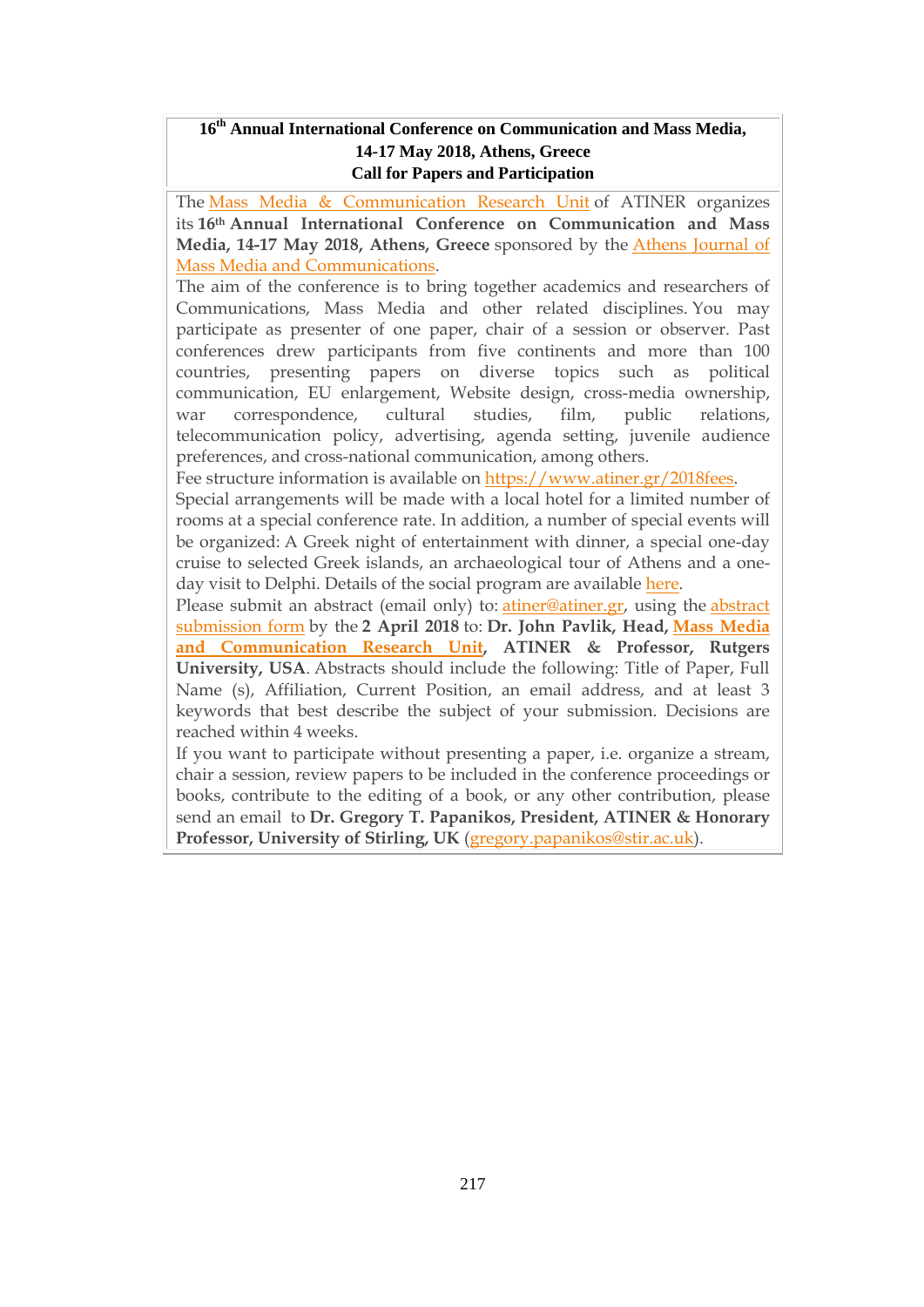### **12 th Annual International Conference on Psychology, 28-31 May 2018, Athens, Greece Call for Papers and Participation**

The [Psychology](http://www.atiner.gr/docs/PSYCHOLOGY_UNIT.htm) Research Unit of ATINER organizes its **12th Annual International Conference on Psychology, 28-31 May 2018, Athens, Greece** sponsored by the Athens Journal of Social [Sciences.](http://www.athensjournals.gr/ajss)

The aim of the conference is to bring together scholars and students of psychology and other related disciplines. You may participate as stream leader, presenter of one paper, chair a session or observer.

Fee structure information is available on [www.atiner.gr/2018fees.](https://www.atiner.gr/2018fees)

Special arrangements will be made with a local hotel for a limited number of rooms at a special conference rate. In addition, a number of special events will be organized: A Greek night of entertainment with dinner, a special one-day cruise to selected Greek islands, an archaeological tour of Athens and a oneday visit to Delphi. Details of the social program are available [here.](http://www.atiner.gr/social-program)

Please submit an abstract (email only) to: [atiner@atiner.gr,](mailto:atiner@atiner.gr) using the [abstract](https://www.atiner.gr/2018/FORM-PSY.doc) [submission](https://www.atiner.gr/2018/FORM-PSY.doc) form by the **16 April 2018** to: **Dr. Thanos Patelis, Head, Psychology Research Unit of ATINER & Research Scholar, Fordham University, USA**. Abstracts should include the following: Title of Paper, Full Name (s), Affiliation, Current Position, an email address, and at least 3 keywords that best describe the subject of your submission. Decisions are reached within 4 weeks.

If you want to participate without presenting a paper, i.e. organize a panel (session, mini conference), lead a stream, review papers to be included in the conference proceedings or books, contribute to the editing of a book, or any other contribution, please send an email to **Dr. Gregory T. Papanikos, President, ATINER & Honorary Professor, University of Stirling, UK**[\(gregory.papanikos@stir.ac.uk\)](mailto:gregory.papanikos@stir.ac.uk).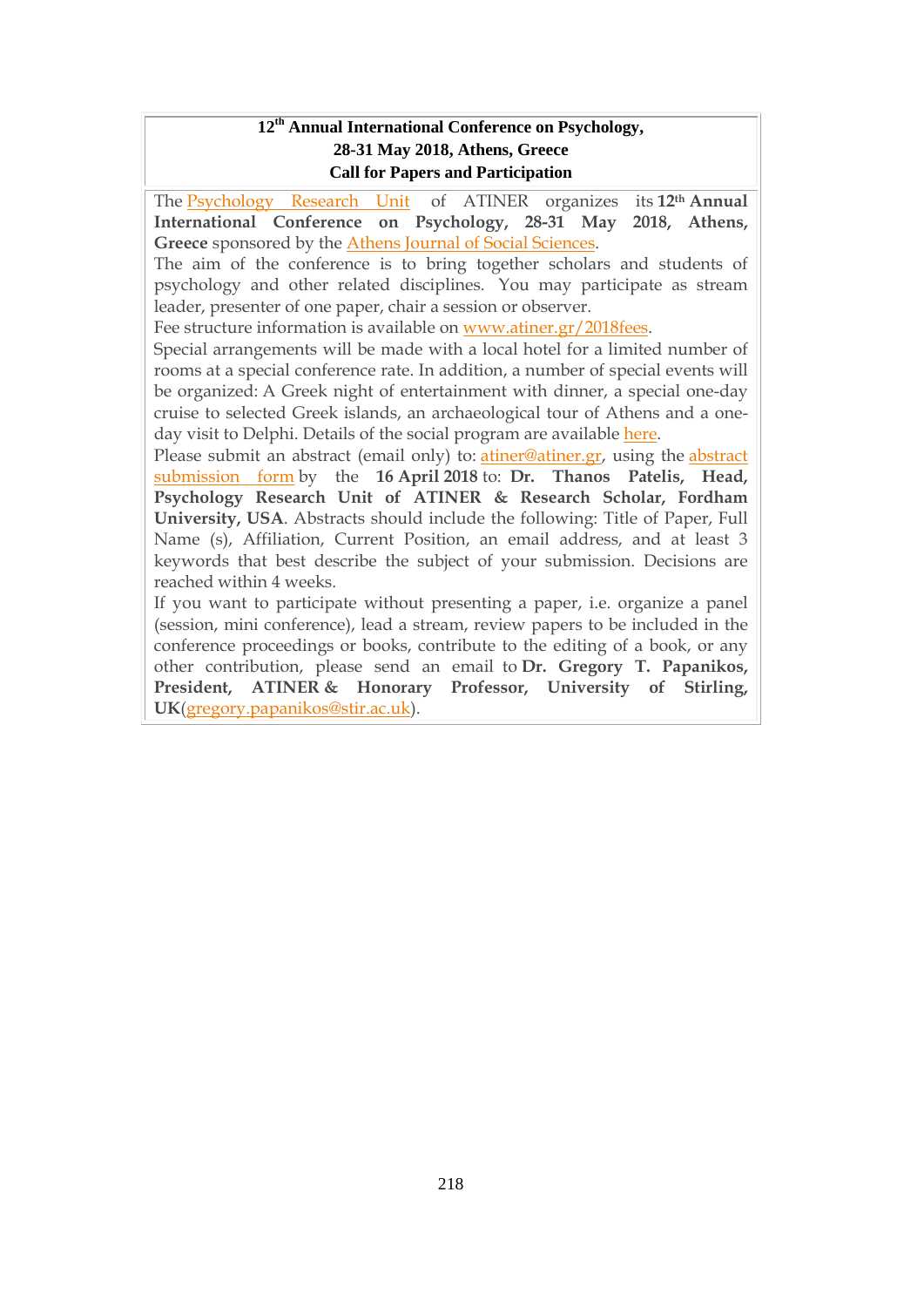#### **16 th Annual International Conference on Politics, 18-21 June 2018, Athens, Greece Call for Papers and Participation**

The Politics & [International](http://www.atiner.gr/docs/POLITICS_UNIT.htm) Affairs Research Unit of the **Athens Institute for Education and Research** (ATINER) will hold its **16th Annual International Conference on Politics, 18-21 June 2018, Athens, Greece** sponsored by the Athens Journal of Social [Sciences.](http://www.athensjournals.gr/ajss)

The aim of the conference is to bring together academics, researchers and professionals in private and public organizations and governments of Politics and International Affairs and other related disciplines. You may participate as stream leader, presenter of one paper, chair of a session or observer.

Fee structure information is available on [www.atiner.gr/2018fees.](https://www.atiner.gr/2018fees)

Special arrangements will be made with a local hotel for a limited number of rooms at a special conference rate. In addition, a number of special events will be organized: A Greek night of entertainment with dinner, a special one-day cruise to selected Greek islands, an archaeological tour of Athens and a oneday visit to Delphi. Details of the social program are available [here.](http://www.atiner.gr/social-program)

Please submit an abstract (email only) to: [atiner@atiner.gr,](mailto:atiner@atiner.gr) using the [abstract](https://www.atiner.gr/2018/FORM-POL.doc) [submission](https://www.atiner.gr/2018/FORM-POL.doc) form by the **7 May 2018** to: **Dr. Bettina Koch, Head, [Politics](http://www.atiner.gr/politics-unit) & [International](http://www.atiner.gr/politics-unit) Affairs Research Unit, ATINER & Associate Professor of Political Science, Virginia Polytechnic Institute and State University, USA**. Please include: Title of Paper, Full Name (s), Current Position, Institutional Affiliation, an email address and at least 3 keywords that best describe the subject of your submission. **Decisions will be reached within four weeks of your submission.**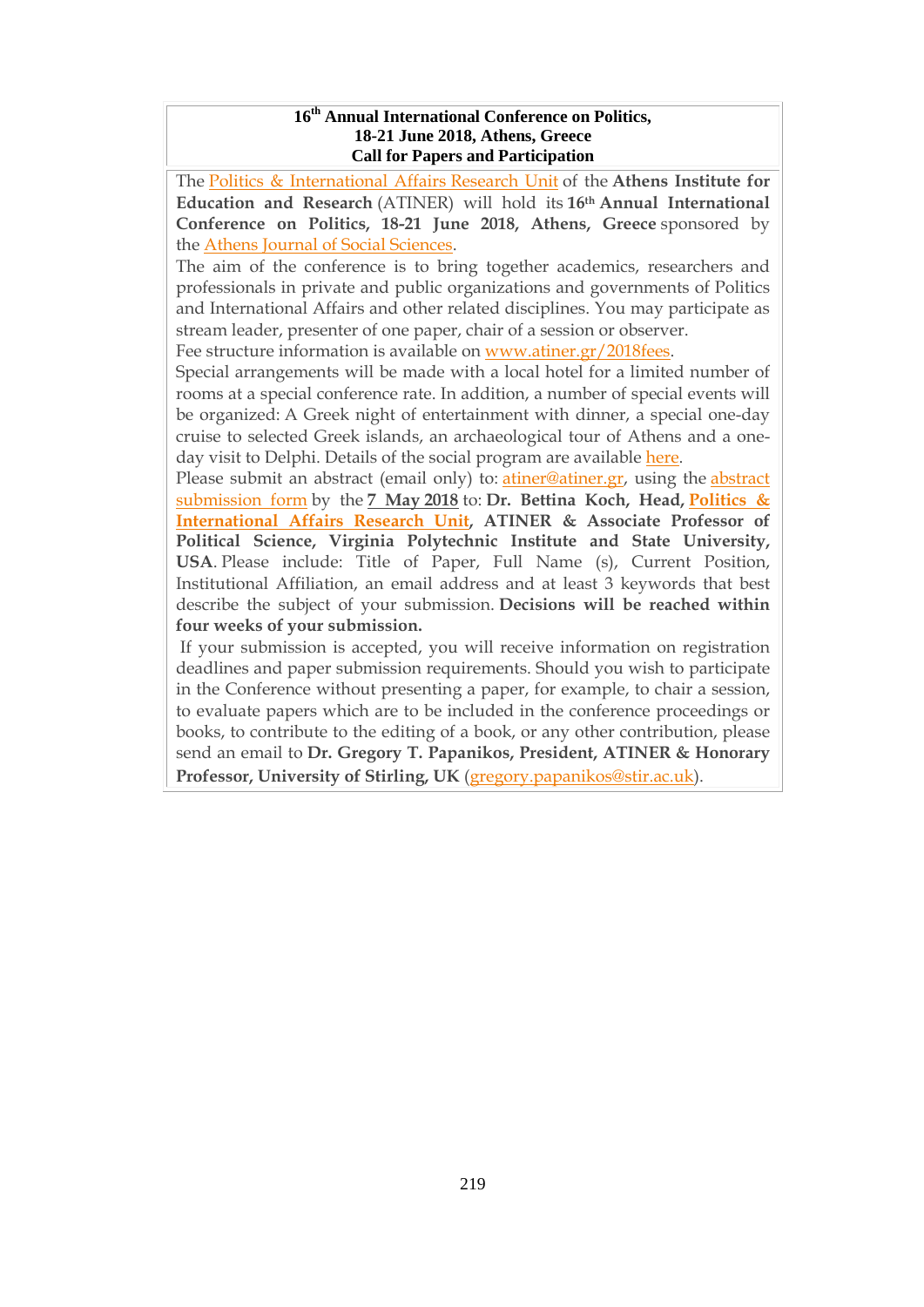## **13 th Annual International Symposium on Economic Theory, Policy and Applications, 2-5 July 2018, Athens, Greece Call for Papers and Participation**

The [Economics](http://www.atiner.gr/docs/ECONOMICS_UNIT.htm) Unit of ATINER, will hold its **13th Annual International Symposium on Economic Theory, Policy and Applications 2–5 July 2018, Athens, Greece** sponsored by the Athens Journal of Business & [Economics.](http://www.athensjournals.gr/ajbe) The aim of the conference is to bring together academics and researchers of all areas of economics and other related disciplines. Sessions will be organized along the lines of the Journal of Economic Literature Classification Index (Please link to AEA webpage for subtopics):

- o General [Economics](http://www.aeaweb.org/jel/jel_class_system.php#A#A) and Teaching
- o History of Economic Thought, [Methodology,](http://www.aeaweb.org/jel/jel_class_system.php#B#B) and Heterodox [Approaches](http://www.aeaweb.org/jel/jel_class_system.php#B#B)
- o [Mathematical](http://www.aeaweb.org/jel/jel_class_system.php#C#C) and Quantitative Methods
- o [Microeconomics](http://www.aeaweb.org/jel/jel_class_system.php#D#D)
- o [Macroeconomics](http://www.aeaweb.org/jel/jel_class_system.php#E#E) and Monetary Economics
- o [International](http://www.aeaweb.org/jel/jel_class_system.php#F#F) Economics
- o Financial [Economics](http://www.aeaweb.org/jel/jel_class_system.php#G#G)
- o Public [Economics](http://www.aeaweb.org/jel/jel_class_system.php#H#H)
- o Health, [Education,](http://www.aeaweb.org/jel/jel_class_system.php#I#I) and Welfare
- o Labor and [Demographic](http://www.aeaweb.org/jel/jel_class_system.php#J#J) Economics
- o Law and [Economics](http://www.aeaweb.org/jel/jel_class_system.php#K#K)
- o Industrial [Organization](http://www.aeaweb.org/jel/jel_class_system.php#L#L)
- o Business [Administration](http://www.aeaweb.org/jel/jel_class_system.php#M#M) and Business Economics; Marketing; [Accounting](http://www.aeaweb.org/jel/jel_class_system.php#M#M)
- o [Economic](http://www.aeaweb.org/jel/jel_class_system.php#N#N) History
- o Economic [Development,](http://www.aeaweb.org/jel/jel_class_system.php#O#O) Technological Change, and Growth
- o [Economic](http://www.aeaweb.org/jel/jel_class_system.php#P#P) Systems
- o Agricultural and Natural Resource Economics; [Environmental](http://www.aeaweb.org/jel/jel_class_system.php#Q#Q) and Ecological [Economics](http://www.aeaweb.org/jel/jel_class_system.php#Q#Q)
- o Urban, Rural, and Regional [Economics](http://www.aeaweb.org/jel/jel_class_system.php#R#R)
- o [Miscellaneous](http://www.aeaweb.org/jel/jel_class_system.php#Y#Y) Categories
- o Other [Special](http://www.aeaweb.org/jel/jel_class_system.php#Z#Z) Topics

You may participate as panel organizer, presenter of one paper, chair a session or observer.

Fee structure information is available on [www.atiner.gr/2018fees.](https://www.atiner.gr/2018fees)

Special arrangements will be made with a local hotel for a limited number of rooms at a special conference rate. In addition, a number of special events will be organized: A pragmatic symposium (as organized in Ancient Athens but fine tuned to synchronous ethics), a special one-day educational island tour, a Mycanae and island of Poros visit, an Athens educational walking tour, an one-day visit to Delphi and an ancient Corinth and Cape Sounion visit. Details of the social program are available [here.](http://www.atiner.gr/social-program)

Please submit an abstract (email only) to: [atiner@atiner.gr,](mailto:atiner@atiner.gr) using the [abstract](https://www.atiner.gr/2018/FORM-ECO.doc)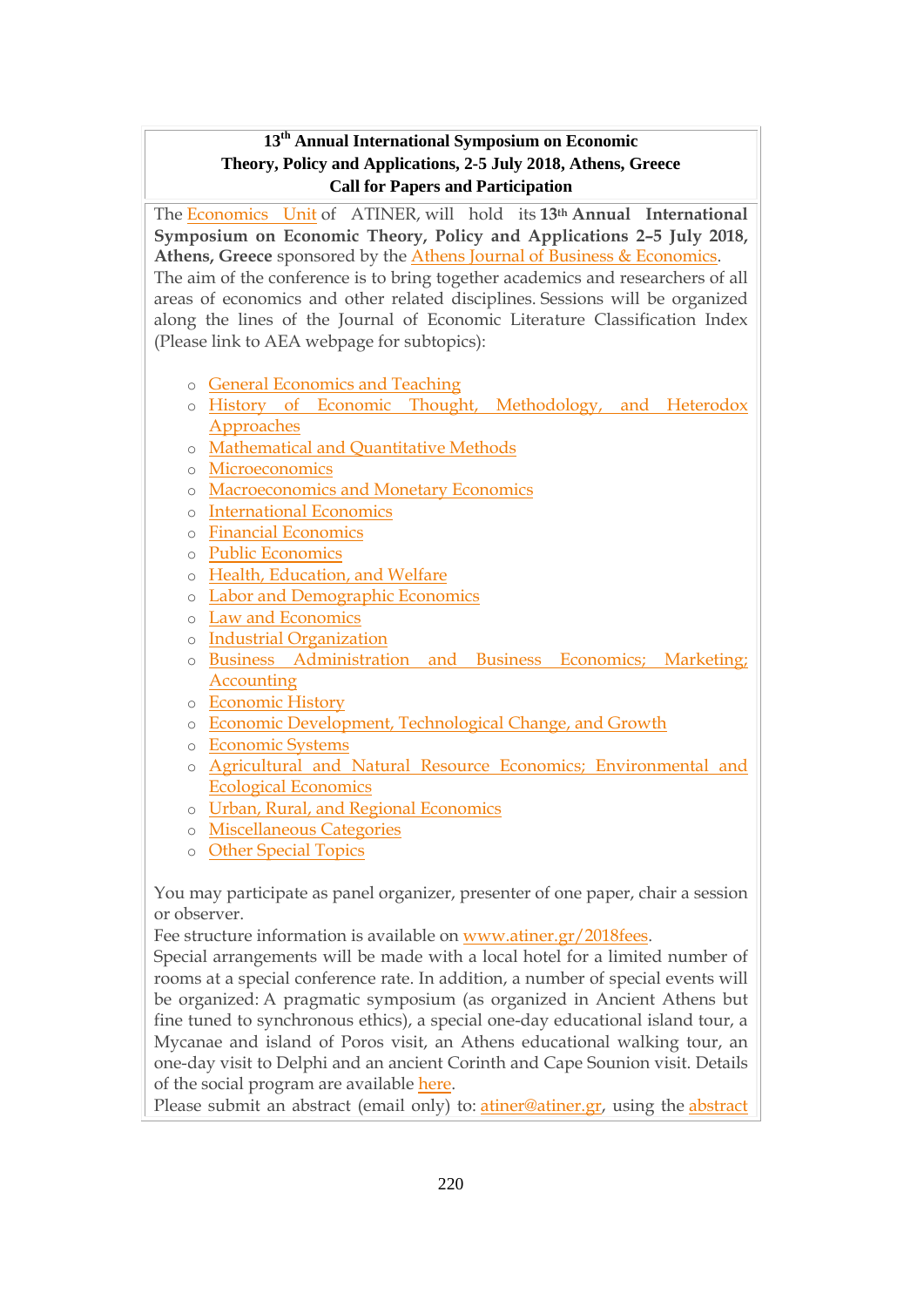submission form by the **21 May 2018** to: **Dr. Gregory T. Papanikos, President, ATINER & Honorary Professor of Economics, University of Stirling, UK** or **Dr. Chris Sakellariou, Head, [Economics](https://www.atiner.gr/economics-unit) Unit, ATINER & Associate Professor of Economics, Nanyang Technological University, Singapore**. Please include: Title of Paper, Full Name (s), Current Position, Institutional Affiliation, an email address and at least 3 keywords that best describe the subject of your submission. Decisions are reached within 4 weeks.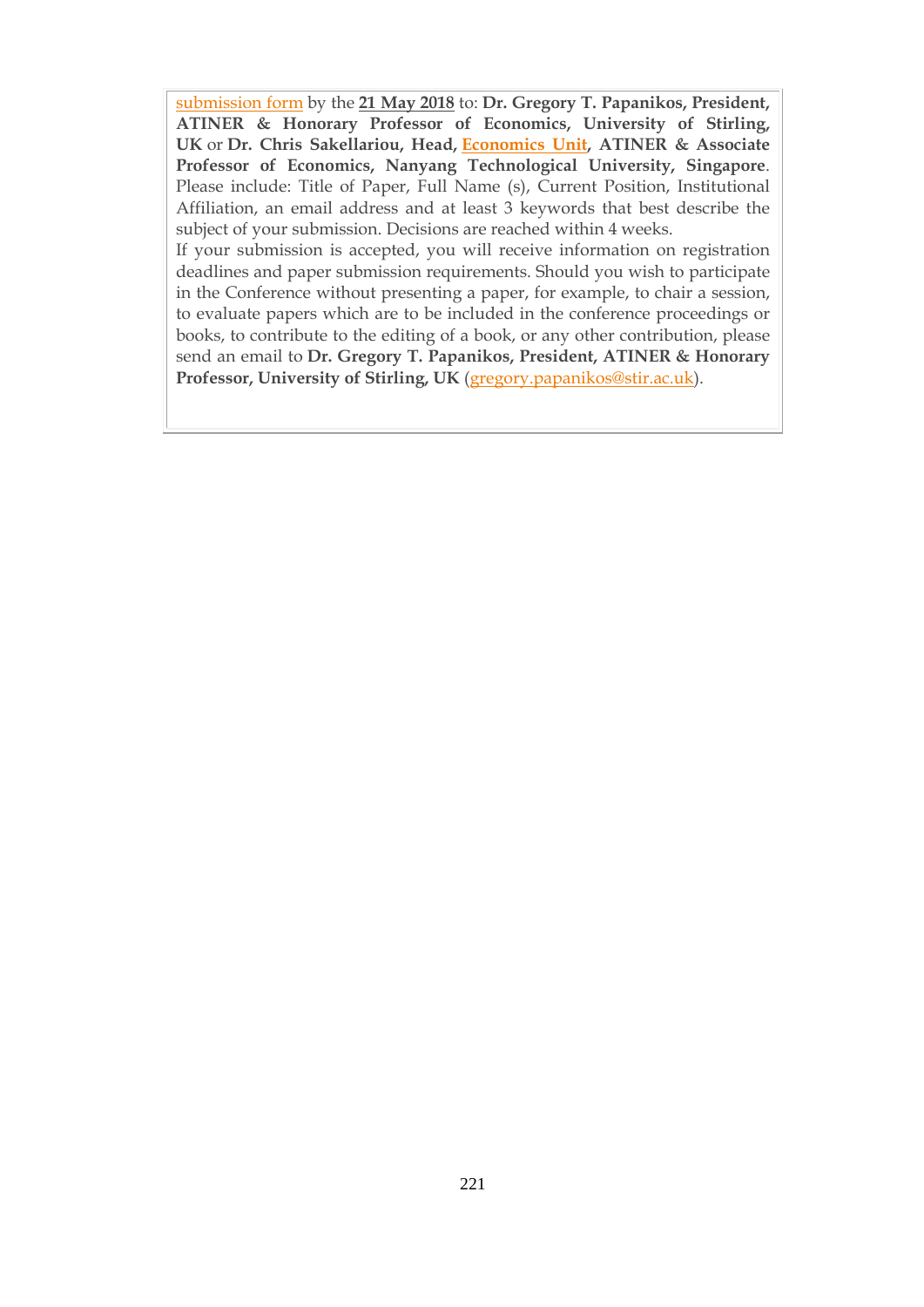### **15th Annual International Conference on SΜΕs, Entrepreneurship and Innovation: Management – Marketing – Economic - Social Aspects, 30-31 July & 1-2 August 2018, Athens, Greece Call for Papers and Participation**

The Center for Small and [Medium-Sized](https://www.atiner.gr/csme) Enterprises (CSME), will hold its **15th Annual International Conference on SΜΕs, Entrepreneurship and Innovation: Management – Marketing – Economic – Social Aspects, 30-31 July & 1-2 August 2018, Athens, Greece** sponsored by the Athens [Journal](http://www.athensjournals.gr/ajbe) of Business & [Economics.](http://www.athensjournals.gr/ajbe)

The aim of the conference is to bring together academics and researchers of all areas of Business, Economics, Management, Marketing, Accounting, Finance, Human Resources, MIS and Law, Entrepreneurship, Innovation, Technology and Industrial Dynamics and Structures. You may participate as panel organizer, presenter of one paper, chair a session or observer.

Fee structure information is available on [www.atiner.gr/fees.](https://www.atiner.gr/2018fees)

Special arrangements will be made with a local hotel for a limited number of rooms at a special conference rate. In addition, a number of special events will be organized: A pragmatic symposium (as organized in Ancient Athens but fine tuned to synchronous ethics), a special one-day educational island tour, a Mycanae and island of Poros visit, an Athens educational walking tour, an one-day visit to Delphi and an ancient Corinth and Cape Sounion visit. Details of the social program are available [here.](http://www.atiner.gr/social-program)

Please submit an abstract (email only) to: [atiner@atiner.gr,](mailto:atiner@atiner.gr) using the [abstract](https://www.atiner.gr/2018/FORM-SME.doc) [submission](https://www.atiner.gr/2018/FORM-SME.doc) form by the **2 April 2018** to: **Dr. Peter Yannopoulos, Vice President of Global Communications, ATINER, Co-editor, Athens Journal of Business and Economics & Professor, Brock University, Canada** or **Dr. George Priovolos**,**Director, Center for Small and [Medium-Sized](https://www.atiner.gr/csme) Enterprises [\(CSME\)](https://www.atiner.gr/csme) & Professor, Iona College, USA.** Please include: Title of Paper, Full Name (s), Current Position, Institutional Affiliation, an email address and at least 3 keywords that best describe the subject of your submission. Decisions are reached within 4 weeks.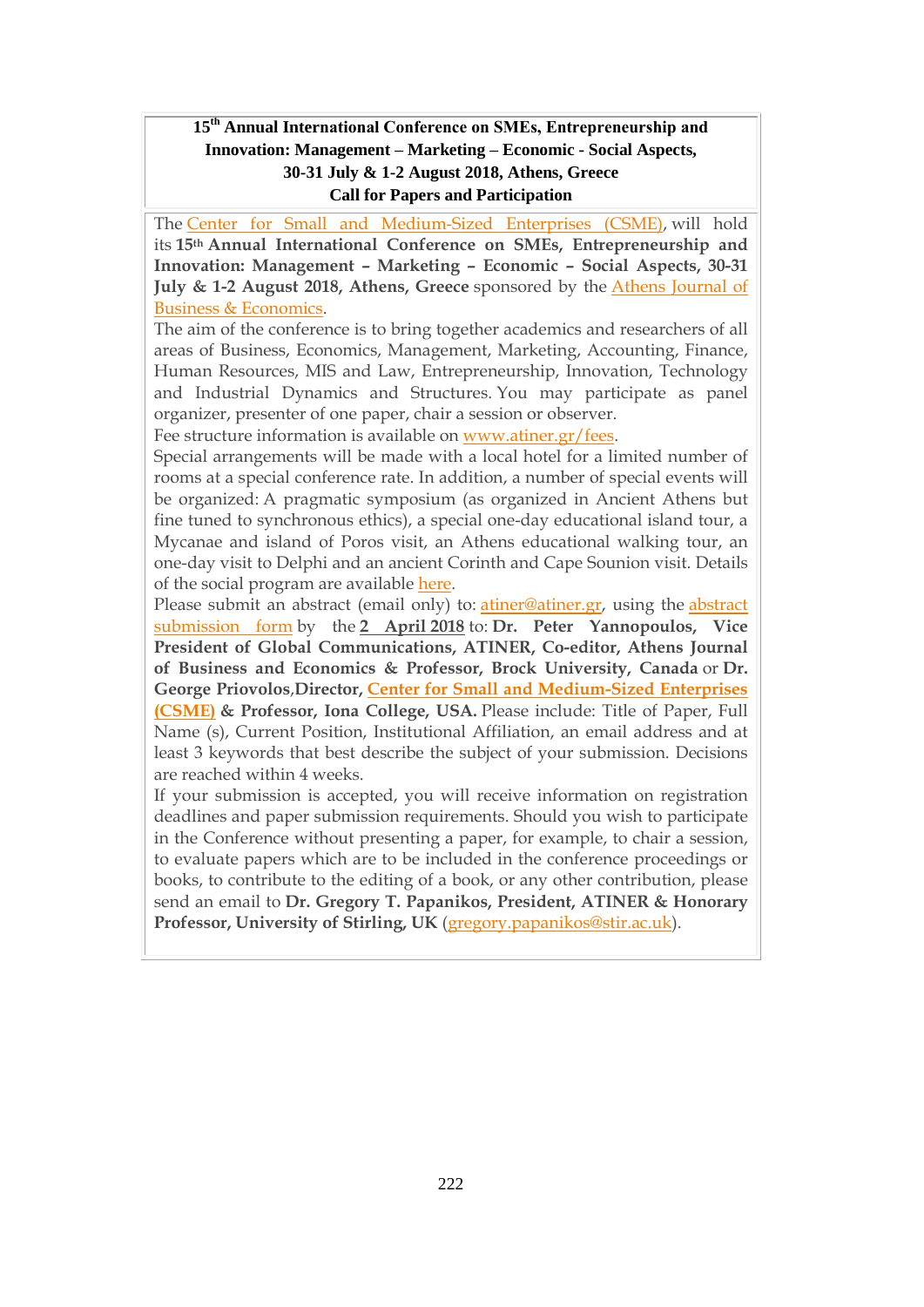#### **5 th Annual International Conference on Social Sciences, 30-31 July & 1-2 August 2018, Athens, Greece Call for Papers and Participation**

The Social Sciences [Division](http://www.atiner.gr/SSRD.htm) (SSD) of ATINER will hold its **5th Annual International Conference on Social Sciences, 30-31 July & 1-2 August 2018, Athens, Greece**. In the past, the five [units](https://www.atiner.gr/ssrd) of SSD have organized more than 55 annual international conferences on economics, sociology psychology, politics & international affairs, the mass media & communication, anthropology, as well as population & demography.

Papers from all branches of social sciences are welcome: Anthropology, Media and Communication Studies, Economics, Education, Human Geography, Political science, Public Administration, Psychology and Sociology. Papers on Social Research and Social Theory are also welcome. You may participate as panel organizer, presenter of one paper, chair a session or observer.

Fee structure information is available on [www.atiner.gr/fees.](https://www.atiner.gr/2018fees)

Special arrangements will be made with a local hotel for a limited number of rooms at a special conference rate. In addition, a number of special events will be organized: A pragmatic symposium (as organized in Ancient Athens but fine tuned to synchronous ethics), a special one-day educational island tour, a Mycanae and island of Poros visit, an Athens educational walking tour, an one-day visit to Delphi and an ancient Corinth and Cape Sounion visit. Details of the social program are available [here.](http://www.atiner.gr/social-program)

Please submit an [abstract](https://www.atiner.gr/2018/FORM-SOS.doc) (email only) to: *atiner@atiner.gr*, using the *abstract* [submission](https://www.atiner.gr/2018/FORM-SOS.doc) form by the **2 April 2018** to: **Dr. Yorgo Pasadeos, Director, Social Sciences Division, ATINER & Professor Emeritus, University of Alabama USA**.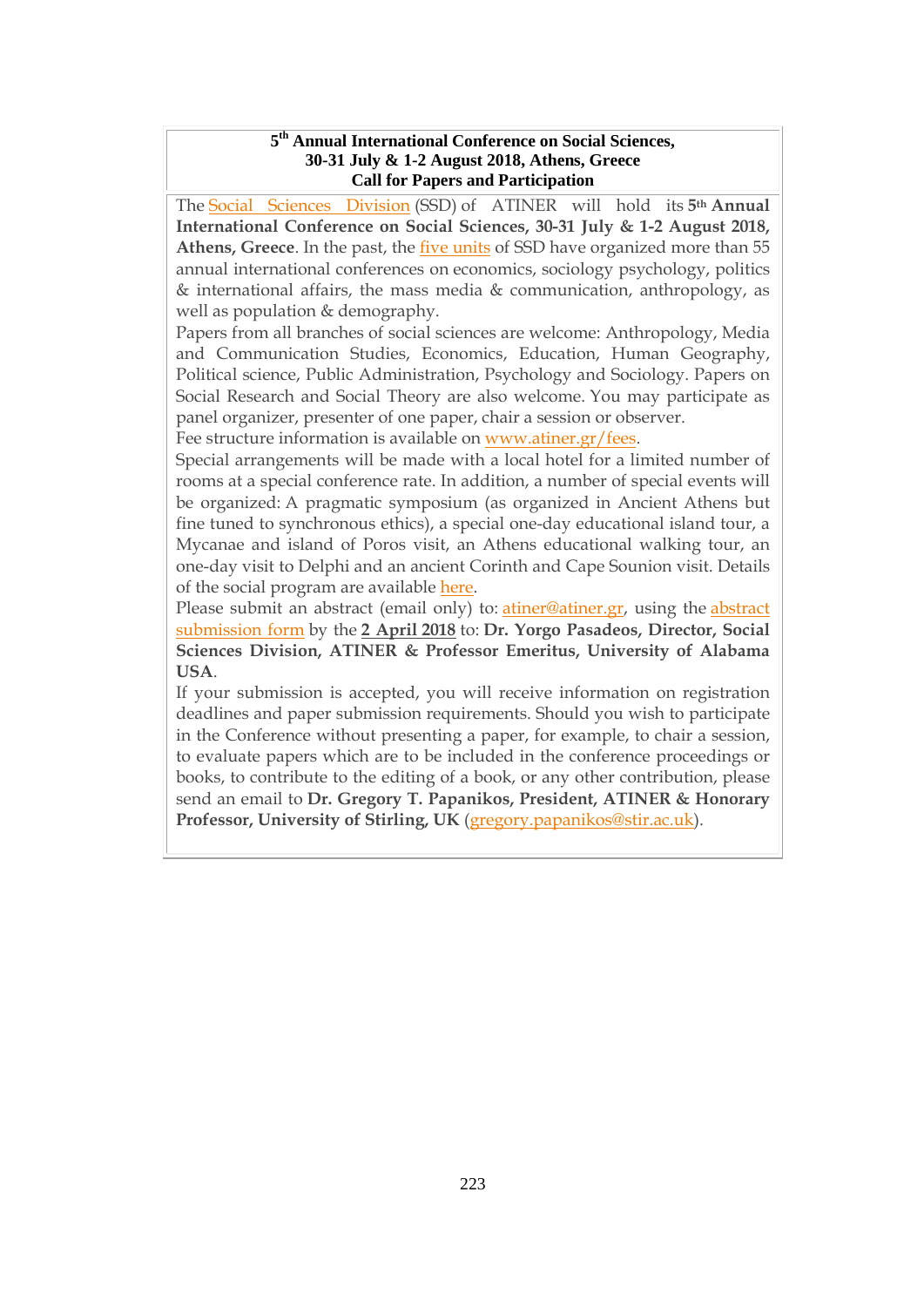# **Recent Books Published by the Research Units of the Social Sciences Research Division**

| 2014 | Studies on<br>Mediterranean<br>Culture and<br>History: From the<br>Middle Ages<br>through the Early<br>Modern Period | Steven M.<br>Oberhelman                                   | Table of<br><b>Contents</b>        | Preface and<br>Introduction        | <b>Book</b><br><b>Cover</b> |
|------|----------------------------------------------------------------------------------------------------------------------|-----------------------------------------------------------|------------------------------------|------------------------------------|-----------------------------|
| 2014 | Addressing<br>Integration and<br>Exclusion:<br>Democracy,<br>Human Rights and<br>Humanitarian<br>Intervention        | Yannis A.<br>Stivachtis &<br>Stefanie<br>Georgakis Abbott | Table of<br><b>Contents</b>        | Preface and<br><b>Introduction</b> | <b>Book</b><br><b>Cover</b> |
| 2014 | Global Media<br>Researches from<br>East to West                                                                      | Mihalis Kuyucu                                            | Table of<br><b>Contents</b>        | Preface and<br>Introduction        | <b>Book</b><br><b>Cover</b> |
| 2013 | Social Fabric<br>Transformations:<br>Research on<br>International<br>Perspectives                                    | Aaron C. Porter                                           | Table of<br><b>Contents</b>        | Preface and<br><b>Introduction</b> | <b>Book</b><br><b>Cover</b> |
| 2013 | Media<br>Research: Learning<br>from the Past,<br>Strategies for the<br>Future                                        | Geneviève A.<br>Bonin & Yorgo<br>Pasadeos                 | Table of<br>Contents               | Preface and<br>Introduction        | <b>Book</b><br>Cover        |
| 2013 | Psychology and<br>the Search for<br>Certainty in<br>Everyday Life                                                    | Daphne Halkias                                            | Table of<br>Contents               | Preface and<br>Introduction        | <b>Book</b><br>Cover        |
| 2012 | <b>Economic Essays</b>                                                                                               | Gregory T.<br>Papanikos                                   | Table of<br><b>Contents</b>        | Preface and<br>Introduction        | <b>Book</b><br>Cover        |
| 2012 | The Visual and<br>Performing Arts:<br>An International<br>Anthology:<br>Volume II                                    | <b>Stephen Andrew</b><br>Arbury                           | <b>Table of</b><br><b>Contents</b> | Preface and<br><b>Introduction</b> | <b>Book</b><br><b>Cover</b> |
| 2012 | Current Issues in<br>Sociology: Work<br>and Minorities                                                               | Gregory A. Katsas                                         | Table of<br>Contents               | Preface and<br>Introduction        | <b>Book</b><br><u>Cover</u> |
| 2012 | Challenges in<br>International<br>Communication                                                                      | Margarita<br>Kefalaki and<br><b>Yorgo Pasadeos</b>        | Table of<br>Contents               | Preface and<br>Introduction        | <b>Book</b><br><b>Cover</b> |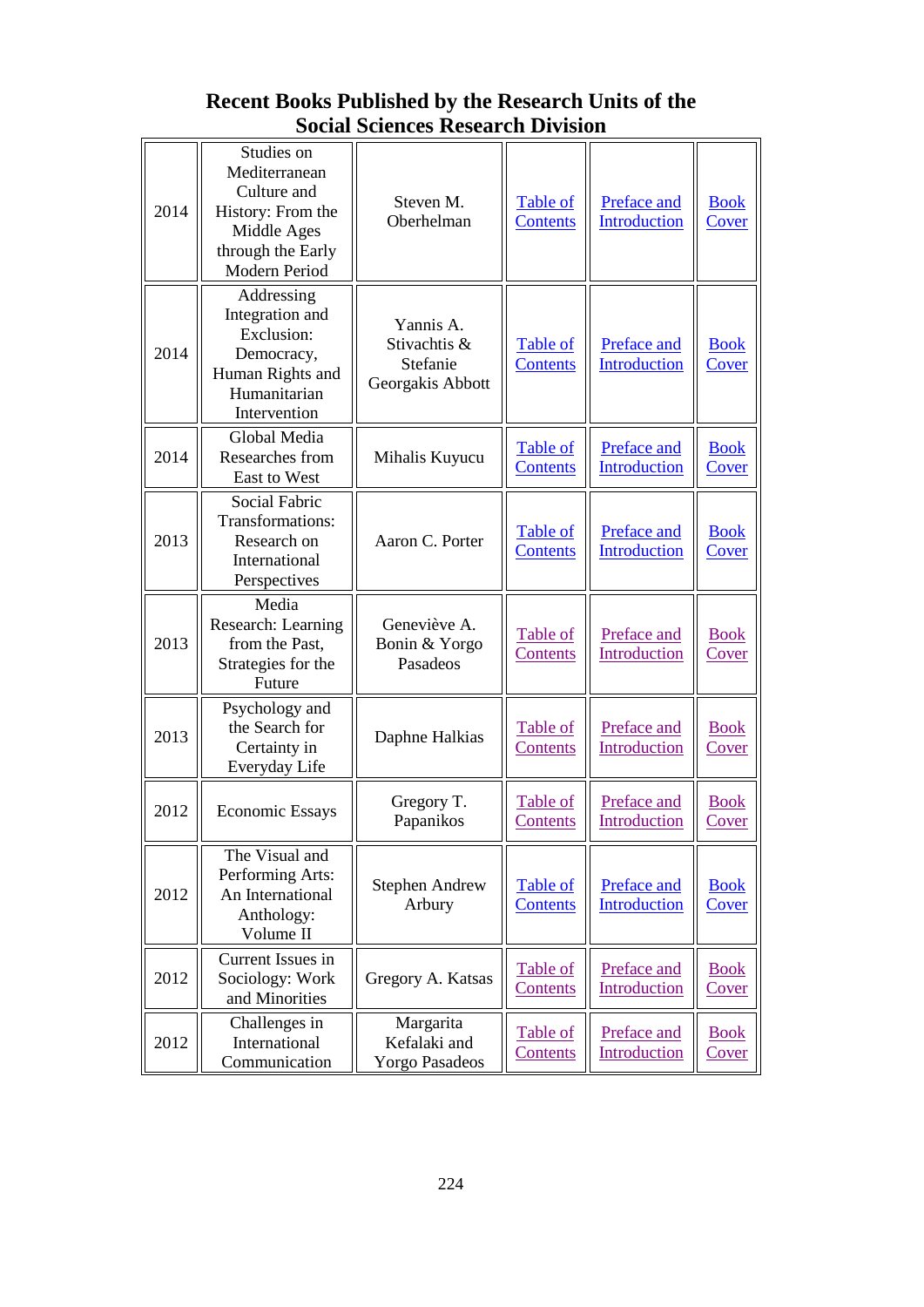| 2011 | International<br>Relations, Culture<br>and Global Finance | Akis Kalaitzidis | Table of<br>Contents | Preface and<br>Introduction | <b>Book</b><br>Cover |
|------|-----------------------------------------------------------|------------------|----------------------|-----------------------------|----------------------|
| 2011 | <b>Essays on Social</b>                                   | Gregory T.       | Table of             | Preface and                 | <b>Book</b>          |
|      | <b>Themes</b>                                             | Papanikos        | Contents             | Introduction                | Cover                |

The full list of ATINER's publications is available on <http://www.atiner.gr/Publications.htm>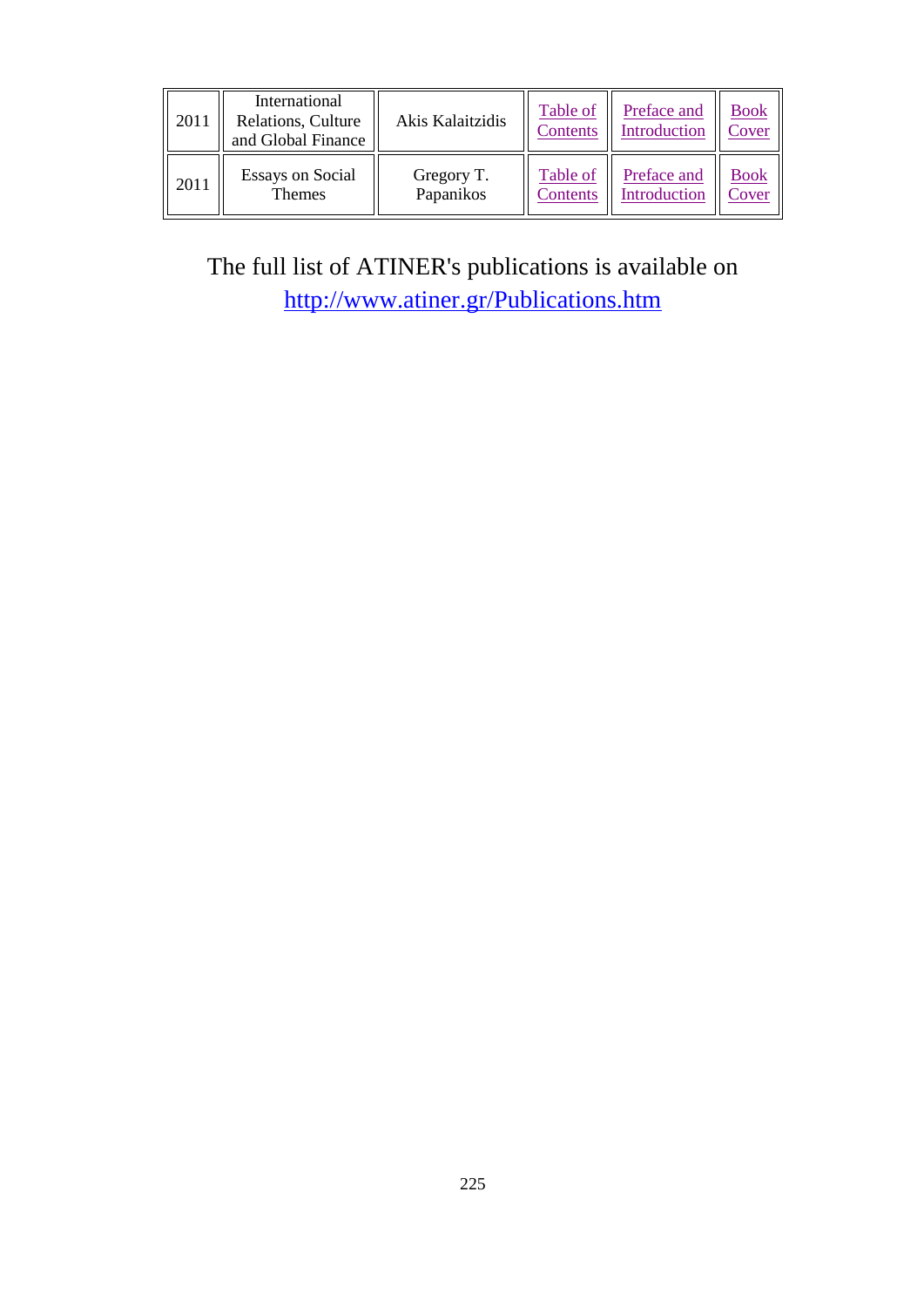The **Academic Committee** consists of (a) the Executive Committee Members (b) the Heads and Deputy Heads of the Institute's [Research Units](http://www.atiner.gr/RESEARCH-DIVISIONS.htm) (c) Academics Responsible for a Conference and (d) Distinguished Professors.

- Dr. Gregory T. Papanikos, President, ATINER, Greece. 2. Dr. Nicholas Pappas, Vice-President of Academics, ATINER, Greece & Professor, Sam Houston University, USA.
- 3. Dr. Panagiotis Petratos, Vice President of ICT, ATINER & Associate Professor of Computer Information Systems, California State University, Stanislaus, USA.
- 4. Dr. George Poulos, Vice President of Research, ATINER & Emeritus Professor, University of South Africa, South Africa.
- 5. Dr. Chris Sakellariou, Vice President of Financial Affairs, ATINER, Greece & Associate Professor, Nanyang Technological University, Singapore.
- Dr. Zoe Boutsioli, Secretary General, ATINER & Instructor, Open University of Greece.
- 7. Dr. Nicolas Papadopoulos, Distinguished Academic Member, ATINER & Chancellor's Professor & Professor of Marketing and International Business, Director, International Business Study Group, Eric Sprott School of Business, Carleton University, Canada.
- 8. Dr. Michael P. Malloy, Director, Business and Law Research Division, ATINER & Distinguished Professor, McGeorge School of Law, University of the Pacific, USA.
- 9. Dr. Nicholas N. Patricios, Director, Engineering & Architecture Research Division, ATINER & Professor & Dean Emeritus, School of Architecture, University of Miami, USA.
- 10. Dr. Ioannis Stivachtis, Director, Social Sciences Research Division, ATINER & Director, Int'l Studies Program Virginia Tech-Virginia Polytechnic Institute & State University, USA.
- 11. Dr. Mert Uydaci, Director, Human Development Research Division, ATINER & Professor, Marmara University, Turkey.
- 12. Dr. David Philip Wick, Director, Arts and Humanities Research Division, ATINER & Professor of History, Gordon College, USA.
- 13. Dr. Nicolas Abatzoglou, Head, Environment Research Unit, ATINER & Professor, Department of Chemical & Biotechnological Engineering, University of Sherbrook, Canada, Chair Pfizer, PAT in Pharmaceutical Engineering, Director GREEN-TPV and GRTP-C & Pwelcomes.
- 14. Dr. Vladimir Akis, Head, Mathematics & Statistics [Research Unit,](http://www.atiner.gr/docs/MATHEMATICS_UNIT.htm) ATINER & Professor of Mathematics and Computer Science, California State University, Los Angeles, USA.
- 15. Mr. Christos Anagnostopoulos, Head, Sports Research Unit, ATINER & Lecturer, Coventry University, U.K.
- 16. Dr. Stephen Andrew Arbury, Head, Visual and Performing Arts Research Unit, ATINER & Professor of Art History, Radford University, USA.
- 17. Dr. Tala Awada, Head[, Agriculture Research Unit,](http://www.atiner.gr/AGRICULTURE_UNIT.htm)  ATINER & Professor, University of Nebraska, USA.
- 18. Dr. Sharon Bolton, Head, Management Research Unit, ATINER & Professor of Organizational Analysis - Director of Research, The Management School, University of Stirling, UK.
- 19. Dr. Jayoung Che, Head, History Research Unit, ATINER & Research Professor, Institute for the Mediterranean Studies, Pusan University of Foreign Studies, Republic of Korea.
- 20. Dr. Paul Contoyannis, Head, Health Research Unit, ATINER & Associate Professor, McMaster University, Canada.
- 21. Dr. David A. Frenkel, Head[, Law Research Unit,](http://www.atiner.gr/docs/LAW_UNIT.htm)  ATINER & Professor, Ben-Gurion University, Beer-Sheva, Israel.
- 22. Dr. Patricia Hanna, Head, Philosophy Research Unit, ATINER & Professor, University of Utah, USA.
- 23. Dr. Valia Kasimati, Head, Tourism Research Unit, ATINER.
- 24. Dr. Gregory A. Katsas, Head, Sociology Research Unit, ATINER & Associate Professor, The American College of Greece-Deree College, Greece.
- 25. Dr. Peter Koveos, Head, **Accounting & Finan** [Research Unit,](http://www.atiner.gr/docs/ACCOUNTING_UNIT.htm) ATINER & Professor of Finance, Syracuse University, USA.
- 26. Dr. Alexander Makedon, Head, Education Research Unit, ATINER & Professor of Philosophy of Education, Arellano University in Manila, Philippines.
- 27. Dr. Yorgo Pasadeos, Head[, Mass Media and](http://www.atiner.gr/docs/MEDIA_UNIT.htm)  [Communication Research Unit,](http://www.atiner.gr/docs/MEDIA_UNIT.htm) ATINER & Professor Emeritus, University of Alabama, USA.
- 28. Dr. Thanos Patelis, Head, Psychology Research Unit, ATINER, Senior Associate, Center for Assessment, USA & Research Scholar, Graduate School of Education, Fordham University, USA.
- 29. Dr. John Roufagalas, Head, Economics Research Unit, ATINER & Professor of Economics, Troy University, USA.
- 30. Dr. Gilda Socarras, Head, Languages & Linguistics Research Unit, ATINER & Assistant Professor, Auburn University, USA.
- 31. Dr. Theodore Trafalis, Head[, Industrial Engineering](http://www.atiner.gr/INDUSTRIAL-UNIT.htm)  [Research Unit,](http://www.atiner.gr/INDUSTRIAL-UNIT.htm) ATINER & Professor of Industrial and Systems Engineering, The University of Oklahoma, USA.
- 32. Dr. Cleopatra Veloutsou, Head[, Marketing Research](http://www.atiner.gr/docs/MARKETING_UNIT.htm)  [Unit,](http://www.atiner.gr/docs/MARKETING_UNIT.htm) ATINER & Senior Lecturer in Marketing, University of Glasgow, U.K.
- 33. Dr. Thomas Attard, Academic Member, ATINER & Associate Research Professor, Arizona State University, USA.
- 34. Dr. Vasileios Filios, Academic Member, ATINER & Associate Professor, University of Ioannina, Greece.
- 35. Dr. Constantine Georgakis, Academic Member, ATINER & Associate Professor, DePaul University, USA.
- 36. Dr. Nota Klentrou, Academic Member, ATINER & Professor, Department of Physical Education & Kinesiology, Brock University, Canada.
- 37. Dr. Maria Konstantaki, Academic Member, ATINER & Lecturer, Buckinghamshire New University, UK.
- 38. Dr. Ethel Petrou, Academic Member, ATINER & Professor and Chair, Department of Physics, Erie Community College-South, State University of New York, USA.
- 39. Dr. Andreas Toupadakis, Academic Member, ATINER & Lecturer, University of California, Davis, **IISA**
- 40. Dr. David M. Wood, Academic Member, [Health](http://www.atiner.gr/docs/HEALTH_UNIT.htm)  [Research Unit](http://www.atiner.gr/docs/HEALTH_UNIT.htm) and [Chemistry Research Unit,](http://www.atiner.gr/CHEMISTRY-UNIT.htm) ATINER & Research Fellow, Institute of Pharmaceutical Sciences, King's College London, U.K.
- 41. Dr. Peter Yannopoulos, Academic Member, ATINER & Professor, Brock University, Canada.
- 42. Dr. Barbara Zagaglia, Academic Member, ATINER & Assistant Professor, Polytechnic University of Marche, Italy.